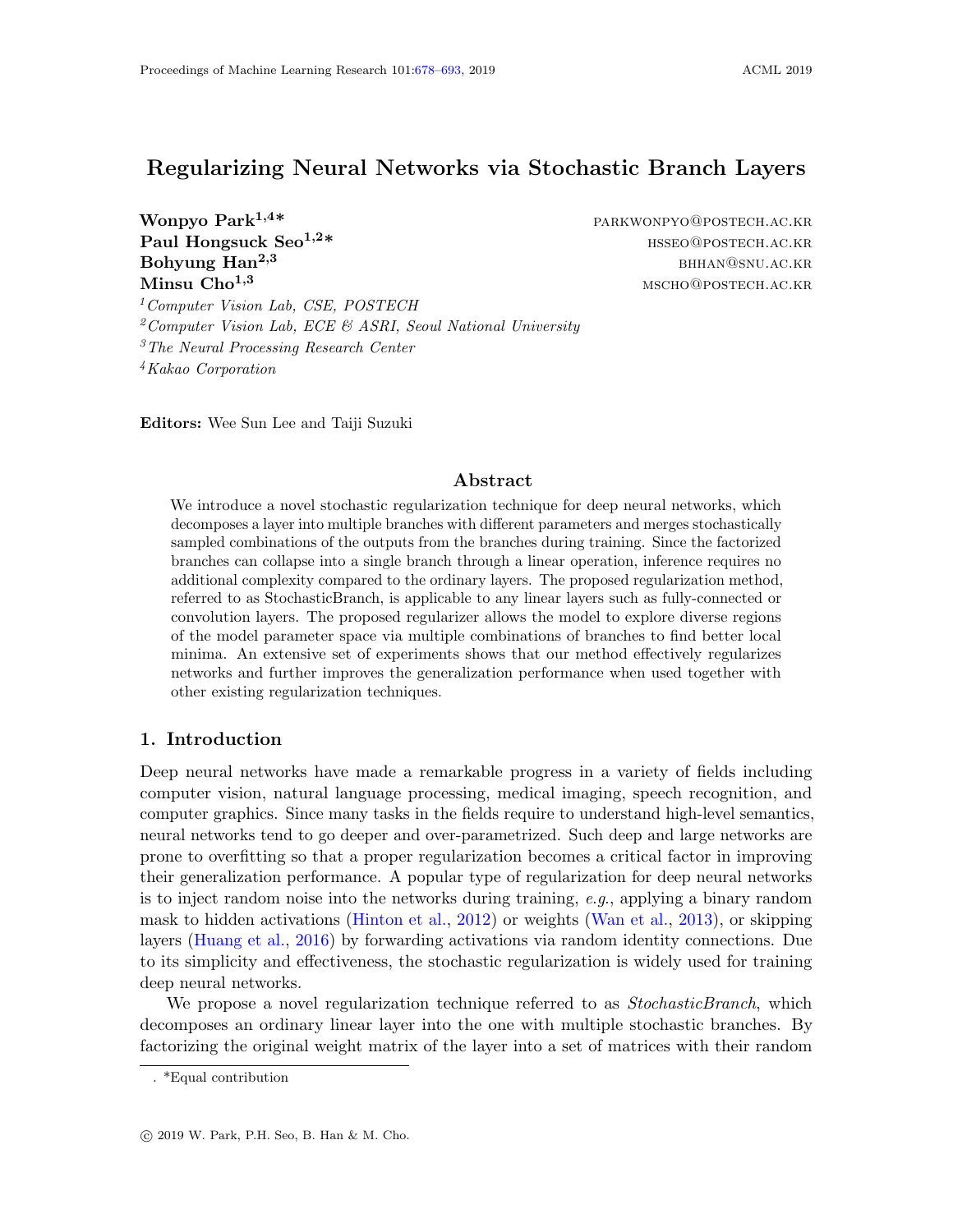#### STOCHASTIC BRANCH



<span id="page-1-0"></span>Figure 1: StochasticBranch compared to Dropout and DropConnect. These stochastic regularizers introduce the binary random mask during training. Red dashed lines represent what is masked out. Dropout and DropConnect apply random masks to activations and connections, respectively. StochasticBranch first decomposes each linear unit into multiple branches (two branches colored in blue and green) and injects random masks on the outputs of branches during training. At inference time, these branches are merge back to a single branch by taking the expectation of activations. Note that the inference procedures of Dropout, Dropconnect and StochasticBranch are exactly same and require the identical computational cost. StochasticBranch can be interpreted as the generalization of Dropout and DropConnect.

binary masks, the stochastic branches effectively regularize a network during training. As a generalization of Dropout, its rich ensemble property with decomposed models allows to investigate exponentially many distinct models during training and explore diverse regions of the parameter space resulting in the better local optima. At inference time, the multiple branches collapse back into a single branch, thus requiring no additional complexity compared to the normal linear layers. Fig. [1](#page-1-0) illustrates the comparison to Dropout [\(Hinton et al.,](#page-14-0) [2012\)](#page-14-0) and Dropconnect [\(Wan et al.,](#page-15-1) [2013\)](#page-15-1). An extensive set of experiments shows the effectiveness of the proposed technique as well as wide applicability together with other popular regularizers including Dropout [\(Hinton et al.,](#page-14-0) [2012\)](#page-14-0) and Batch Normalization [\(Ioffe](#page-14-2) [and Szegedy,](#page-14-2) [2015\)](#page-14-2).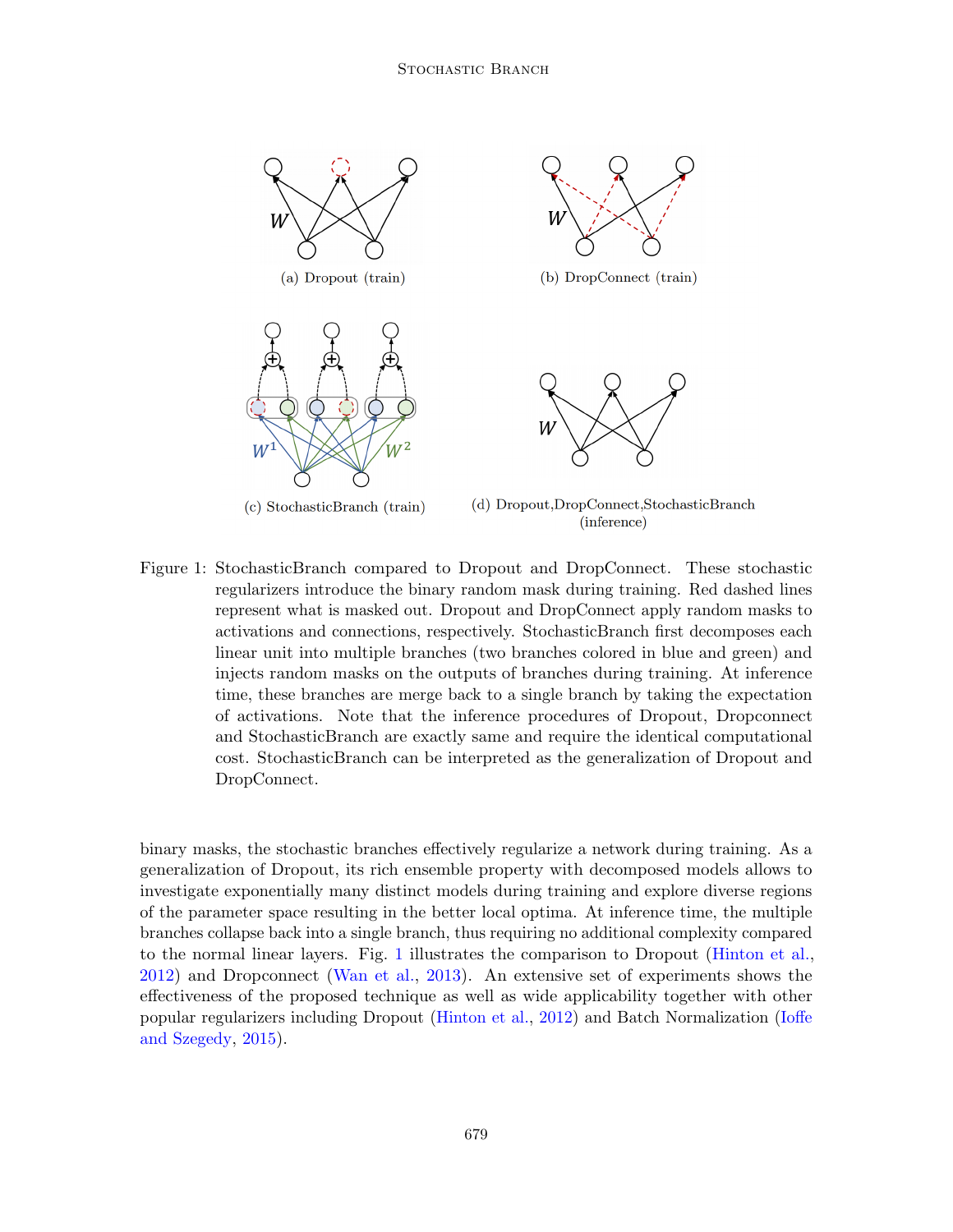## 2. Related Work

Regularization is a common and essential technique to combat overfitting in training. While one common form of the techniques is to penalize the weight tensor with a constant [\(Krogh](#page-14-3) [and Hertz,](#page-14-3) [1992;](#page-14-3) [Srebro and Shraibman,](#page-15-2) [2005\)](#page-15-2), a popular method for deep neural networks is to inject random noise during training. The most well-known example is Dropout [\(Hinton](#page-14-0) [et al.,](#page-14-0) [2012\)](#page-14-0) which stochastically zero out activations of neural networks to avoid coadaptation of neurons. Several successive follow-ups of Dropout have been proposed. [Wan](#page-15-1) [et al.](#page-15-1) [\(2013\)](#page-15-1) propose a generalization of Dropout, called DropConnect, which zero-out weight rather than activation. [Ba and Frey](#page-13-0) [\(2013\)](#page-13-0) propose adaptive Dropout, where drop rate of activation is determined by a binary belief network overlaid on the neural network. [Li et al.](#page-15-3) [\(2016\)](#page-15-3) introduce an efficient evolutionary Dropout that computes sampling probabilities on-the-fly from a mini-batch of examples. Bulò et al. [\(2016\)](#page-13-1) develop Dropout distillation for better approximating the average predictor without sacrificing the computational efficiency of standard Dropout. [Kang et al.](#page-14-4) [\(2016\)](#page-14-4) propose Shakeout that randomly enhances or inverses contributions of each unit to the next layer, resulting in combination of L1 and L2 regularization. [Gal and Ghahramani](#page-14-5) [\(2016\)](#page-14-5) introduce a theoretical framework for casting dropout as Bayesian inference to approximate uncertainty of neural networks. [Zhai and Wang](#page-15-4) [\(2018\)](#page-15-4) propose a framework to adaptively adjust the drop rates based on the Rademacher complexity bound.

Other types of regularizers using stochastic noise have also been proposed to further improve generalization. [Zeiler and Fergus](#page-15-5) [\(2013\)](#page-15-5) introduce a stochastic pooling that randomly picks activation within each pooling region according to a multinomial distribution. [Smith](#page-15-6) [et al.](#page-15-6) [\(2016\)](#page-15-6) develop a dynamically growing neural network, Dropin, that gradually decreases the probability of skipping layers to train a network from shallow layers to deeper layers. [Huang et al.](#page-14-1) [\(2016\)](#page-14-1) propose to train a very deep ResNet network by stochastically skipping ResNet blocks via identity connections. [Ma et al.](#page-15-7) [\(2016\)](#page-15-7) introduce expectation-linear Dropout that regularizes the training objective with a measured inference gap. [Noh et al.](#page-15-8) [\(2017\)](#page-15-8) reduce the gap between a marginal likelihood and a training objective with stochastic noise injection.

There exist recent methods that leverage multiple branches to improve generalization performance. [Lee et al.](#page-14-6) [\(2015\)](#page-14-6) propose a multi-head ensemble learning that shares early convolutional layers. [Han et al.](#page-14-7) [\(2017\)](#page-14-7) introduce a regularized ensemble method for single object tracking, which branches out intermediate layers to learn different target representations. Unlike our method, these approaches aim at proposing a specific type of architectures for ensemble learning rather than a generic regularization method for neural networks. [Goodfel](#page-14-8)[low et al.](#page-14-8) [\(2013\)](#page-14-8) propose the Maxout activation function that merges outputs of branches of a single layer by max-pooling. It only helps the model with a stochastic regularizer better approximate ensemble results by model averaging, whereas our method itself is an effective stochastic regularizer.

### 3. Stochastic Branch

This section presents the details of StochasticBranch and relates the method to Dropout [\(Hin](#page-14-0)[ton et al.,](#page-14-0) [2012;](#page-14-0) [Srivastava et al.,](#page-15-9) [2014\)](#page-15-9). For ease of explanation, we will only discuss a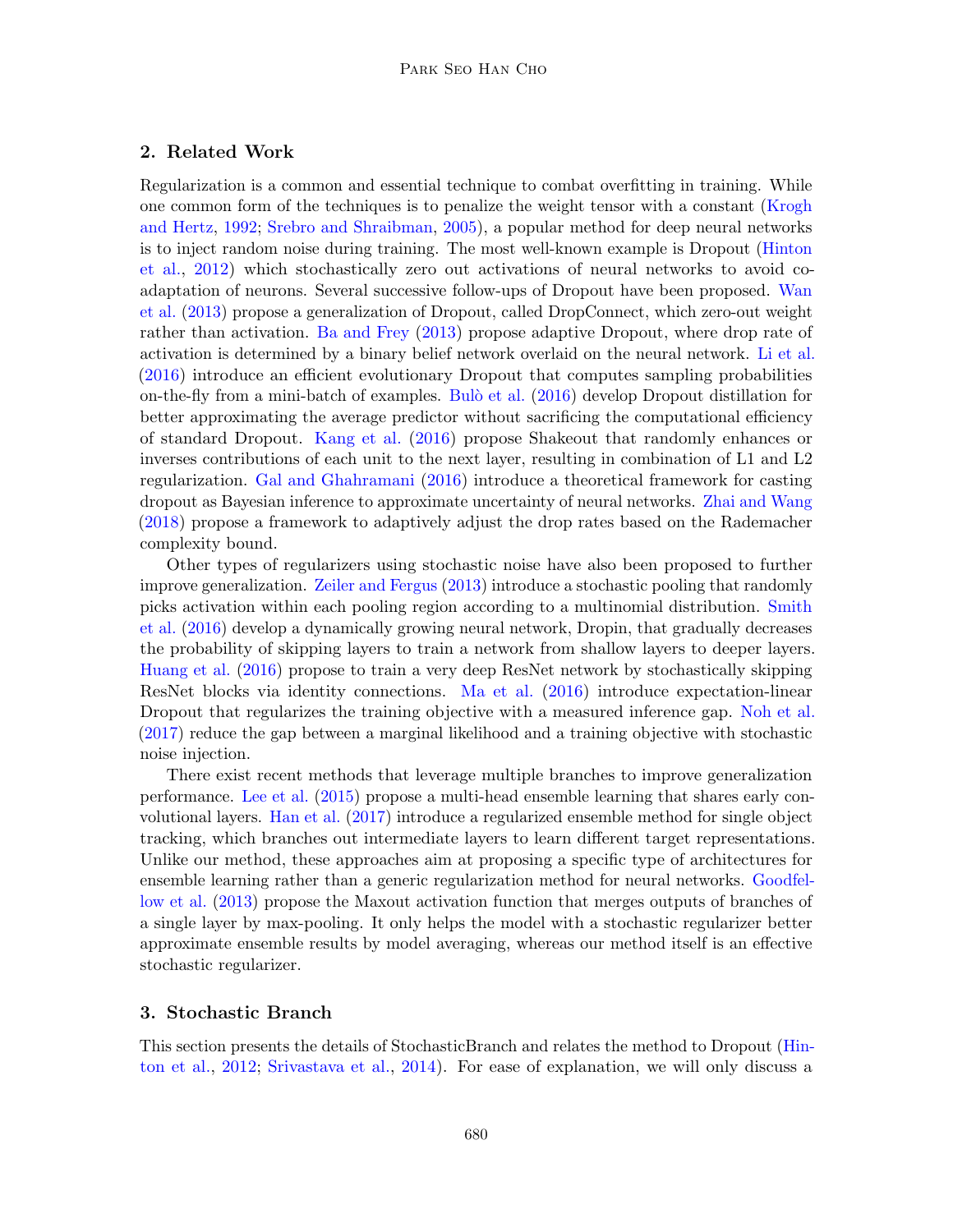fully-connected  $({\bf fc})$  layer in this section. Note, however, that StochasticBranch is applicable to any type of linear operators including convolution.

#### 3.1. Stochastic Branch Layer

Let us consider an  $\texttt{fc}$  layer with input  $\mathbf{x} \in \mathcal{R}^D$  and output  $\mathbf{y} \in \mathcal{R}^{\hat{D}}$ :

$$
\mathbf{y} = \sigma(\mathbf{W}\mathbf{x})
$$
 and  $y_i = \sigma\left(\sum_{j=1}^D w_{i,j} x_j\right)$ , (1)

where **W** is a weight matrix and  $\sigma(\cdot)$  is an element-wise nonlinear activation function such as ReLU and tanh.

We decompose the weight matrix **W** into a sum of N matrices, *i.e.*, ,  $\mathbf{W} = \sum_{k=1}^{N} \mathbf{W}^{k}$ , such that the pre-activation for each output unit is given by the sum of  $N$  linear projections:

<span id="page-3-1"></span><span id="page-3-0"></span>
$$
y_i = \sigma \left( \sum_{j=1}^D w_{i,j} x_j \right) = \sigma \left( \sum_{j=1}^D \sum_{k=1}^N w_{i,j}^k x_j \right). \tag{2}
$$

This network structure can be interpreted as integrating multiple branches, where an output node is computed from the sum of N branches.

In order to make the branches stochastic, we now introduce a random variable,  $m_i^k \sim$ Bernoulli $(p^k)$ , to each branch in Eq. [\(2\)](#page-3-0), thus resulting in

$$
y_i = \sigma \left( \sum_{j=1}^{D} \sum_{k=1}^{N} m_i^k w_{i,j}^k x_j \right) = \sigma \left( \sum_{k=1}^{N} m_i^k \sum_{j=1}^{D} w_{i,j}^k x_j \right). \tag{3}
$$

As shown in Figure [1,](#page-1-0) each output node of the stochastic branch layer is obtained using N stochastic branch units. All input nodes of the layer are connected to the branch units, producing  $N$  distinct values. The random binary masks then zero out a subset of the values, and the corresponding output activation is computed from the sum of the masked values.

Any linear layer parametrized by a weight matrix  $W$  can be transformed to a StochasticBranch layer with  $N$  branches,  $e.g.,$  by setting the weight matrix of  $k$ -th branch to  $W^k(k = 1, ..., N)$  where the sum of those weights is W. In training a neural network, the stochastic branch layers act as a regularizer. A set of  $\hat{D}N$  random binary masks  $\{m_i^k\}$ is sampled for each training example and used in both forward and backward passes. To update the weight matrices in the layer, e.g., via stochastic gradient descent  $(SGD)$ , only the branches that were active in the forward pass are updated. Note that this stochastic training procedure induces the branches to be distinctive from each other. We present the effect in Section [4.](#page-7-0)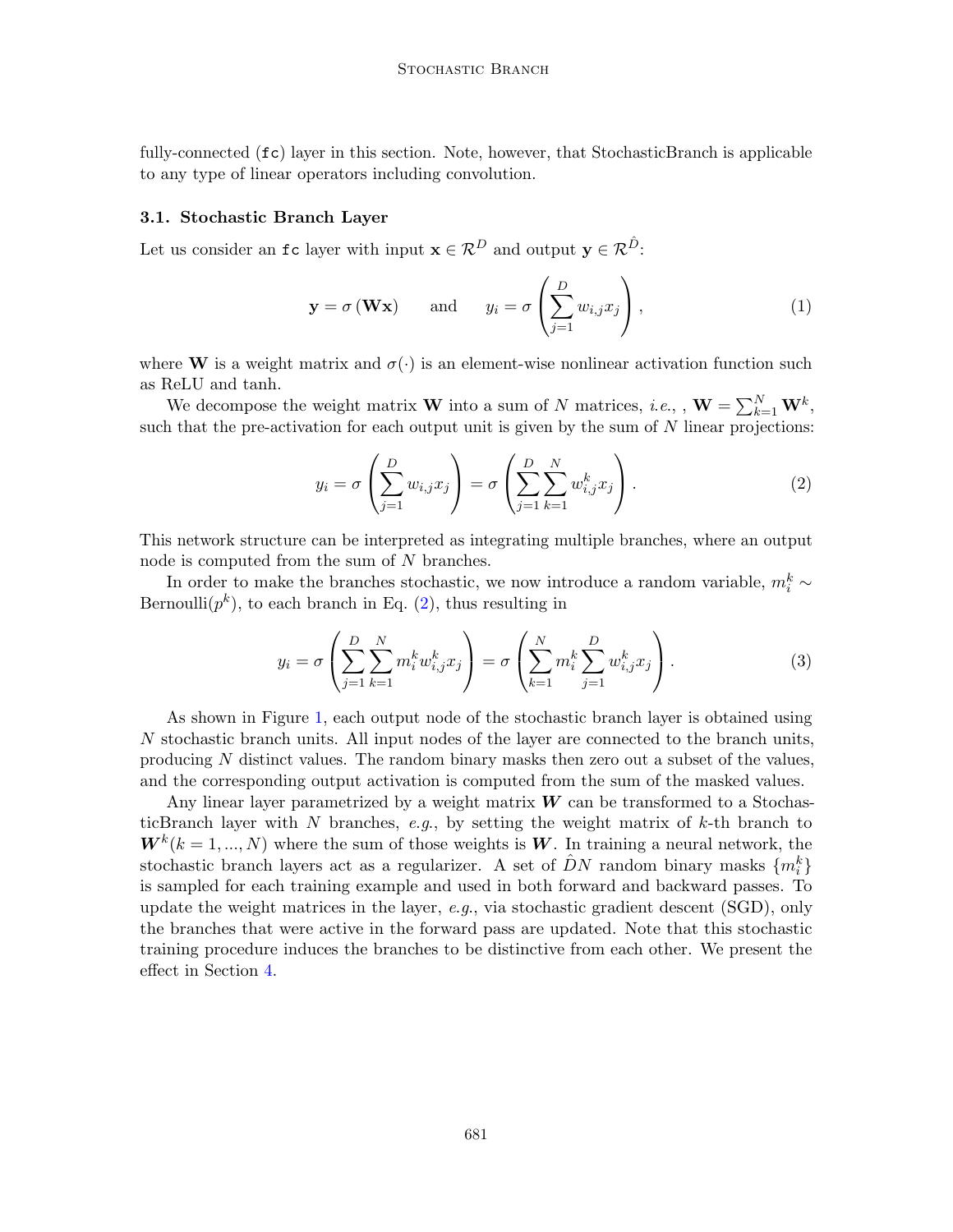At inference time, instead of sampling random masks, we compute the output  $y_i^*$  by taking the expectation of pre-activations using the following procedure:

$$
y_i^* = \sigma \left( \mathbb{E}[y_i] \right) = \sigma \left( \mathbb{E} \left[ \sum_{k=1}^N m_i^k \sum_{j=1}^D w_{i,j}^k x_j \right] \right)
$$
  

$$
= \sigma \left( \sum_{k=1}^N \mathbb{E} \left[ m_i^k \right] \sum_{j=1}^D w_{i,j}^k x_j \right)
$$
  

$$
= \sigma \left( \sum_{k=1}^N p^k \sum_{j=1}^D w_{i,j}^k x_j \right)
$$
  

$$
= \sigma \left( \sum_{j=1}^D \hat{w}_{i,j} x_j \right), \tag{4}
$$

where

$$
\hat{w}_{i,j} = \sum_{k=1}^{N} p^k w_{i,j}^k.
$$

Note that the multiple units branched for training now merge back into a single unit; there is no additional computational cost for inference compared to an ordinary fc layer as shown in Figure [1d](#page-1-0).

#### 3.2. Generalized Dropout

StochasticBranch is a generalization of Dropout [\(Hinton et al.,](#page-14-0) [2012;](#page-14-0) [Srivastava et al.,](#page-15-9) [2014\)](#page-15-9) and DropConnect [\(Wan et al.,](#page-15-1) [2013\)](#page-15-1), which can be shown below by imposing additional constraints on the StochasticBranch formulation.

If we impose a group masking constraint that an identical mask  $m_i$  is used for all branches with the same output unit  $y_i$ , *i.e.*,  $m_i^k = m_i$  for all k, the multiple branches of Eq. [\(3\)](#page-3-1) collapse into a single branch with a random mask variable:

$$
y_i = \sigma \left( \sum_{k=1}^N m_i \sum_{j=1}^D w_{i,j}^k x_j \right) = \sigma \left( m_i \sum_{j=1}^D w_{i,j} x_j \right). \tag{5}
$$

For any zero-centered activation function  $\sigma$  such as ReLU and tanh, we can move the mask variable  $m_i$  out of the activation function so that it becomes equivalent to the Dropout regularizer [\(Hinton et al.,](#page-14-0) [2012;](#page-14-0) [Srivastava et al.,](#page-15-9) [2014\)](#page-15-9):

$$
y_i = m_i \sigma \left( \sum_{j=1}^D w_{i,j} x_j \right). \tag{6}
$$

This shows that Dropout is StochasticBranch under the constraint of group masks. Dropout either removes or retains an entire activation, whereas StochasticBranch rejects parts of the activation by masking out a subset of decomposed weights  $W^k$  in multiple branches.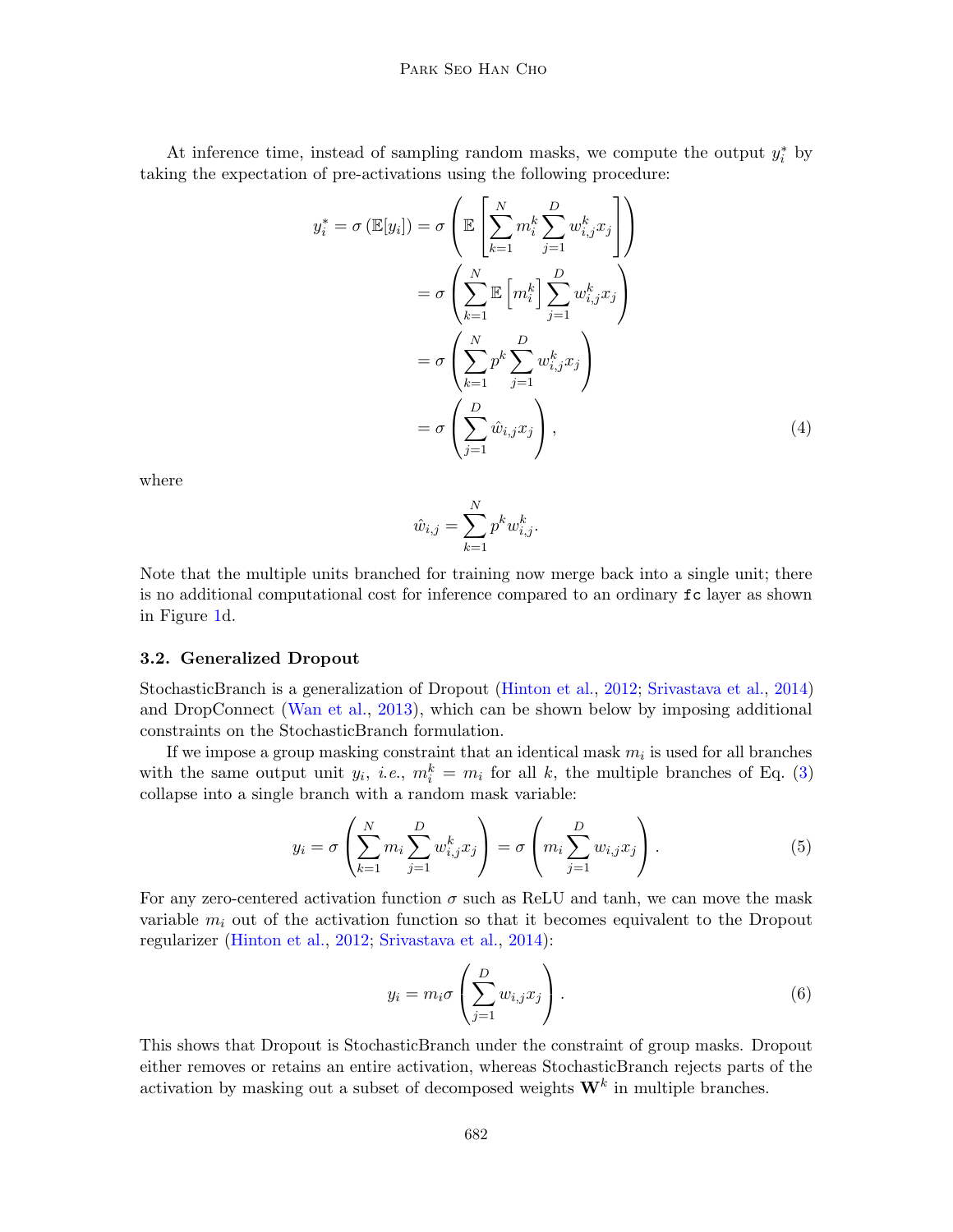If we impose a one-to-one branching constraint that each input  $x_j$  is paired with exactly one branch, each input-output connection  $w_{i,j}x_j$  involves a mask variable. For example, consider D branches where  $w_{ij}^k = w_{ij}$  for  $k = j$  and  $w_{ij}^k = 0$  for  $k \neq j$ . Then, StochasticBranch of Eq.  $(3)$  reduces to

$$
y_i = \sigma \left( \sum_{k=1}^D m_i^k \sum_{j=1}^D w_{i,j}^k x_j \right) = \sigma \left( \sum_{k=1}^D m_i^k w_{i,k} x_k \right),\tag{7}
$$

which is exactly the same form with another generalized Dropout called DropConnect [\(Wan](#page-15-1) [et al.,](#page-15-1) [2013\)](#page-15-1):

$$
y_i = \sigma \left( \sum_{j=1}^D m_{i,j} w_{i,j} x_j \right). \tag{8}
$$

This in turn shows that DropConnect is StochasticBranch under the constraint of one-to-one branches. DropConnect [\(Wan et al.,](#page-15-1) [2013\)](#page-15-1) sample each input-output connection, whereas StochasticBranch maintains different weights across multiple branches and sample a branch, rather than a connection, for each unit.

As a generalization of Dropout and DropConnect, StochasticBranch plays the role of a strong stochastic regularizer as will be discussed in the following subsection. Note, however, that a combination with other methods is also possible and may become a better regularizer as an extension. For example, if the random mask of Dropout is added to StochasticBranch, the combination can be represented as

$$
y_i = m_i \sigma \left( \sum_{k=1}^N m_i^k \sum_{j=1}^D w_{i,j}^k x_j \right). \tag{9}
$$

which is a further generalization of StochasticBranch with additional group masking  $m_i$ of Dropout. Dropout is designed to mitigate the problem of co-adaptation that neurons excessively rely on other neurons [\(Hinton et al.,](#page-14-0) [2012;](#page-14-0) [Srivastava et al.,](#page-15-9) [2014\)](#page-15-9). By turning off neurons with probability of  $1 - p$ , Dropout encourages neurons to less co-adapt each other and induces the layer to produce sparse activations. In contrast, StochasticBranch activates neurons via  $2^N$  combinations of branch outputs, and induces the layer to produce diverse activations across examples. And, its turn-off chance is significantly smaller than that of Dropout, which is probability of  $\prod_{k=1}^{N} (1 - p^k)$ . Considering the differences, the two techniques may complement each other in practice. We will demonstrate such combination effects in Section [4.](#page-7-0)

### <span id="page-5-0"></span>3.3. Discussion

Ensemble learning. From an ensemble learning point of view [\(Hinton et al.,](#page-14-0) [2012;](#page-14-0) [Baldi](#page-13-2) [and Sadowski,](#page-13-2) [2014\)](#page-13-2), Dropout and its generalizations can be interpreted as learning an exponentially large ensemble of networks, where each model of the ensemble is given training examples in different orders via mini-batching during training. Each method approximates an ensemble from different classes of networks. Previous methods such as Dropout and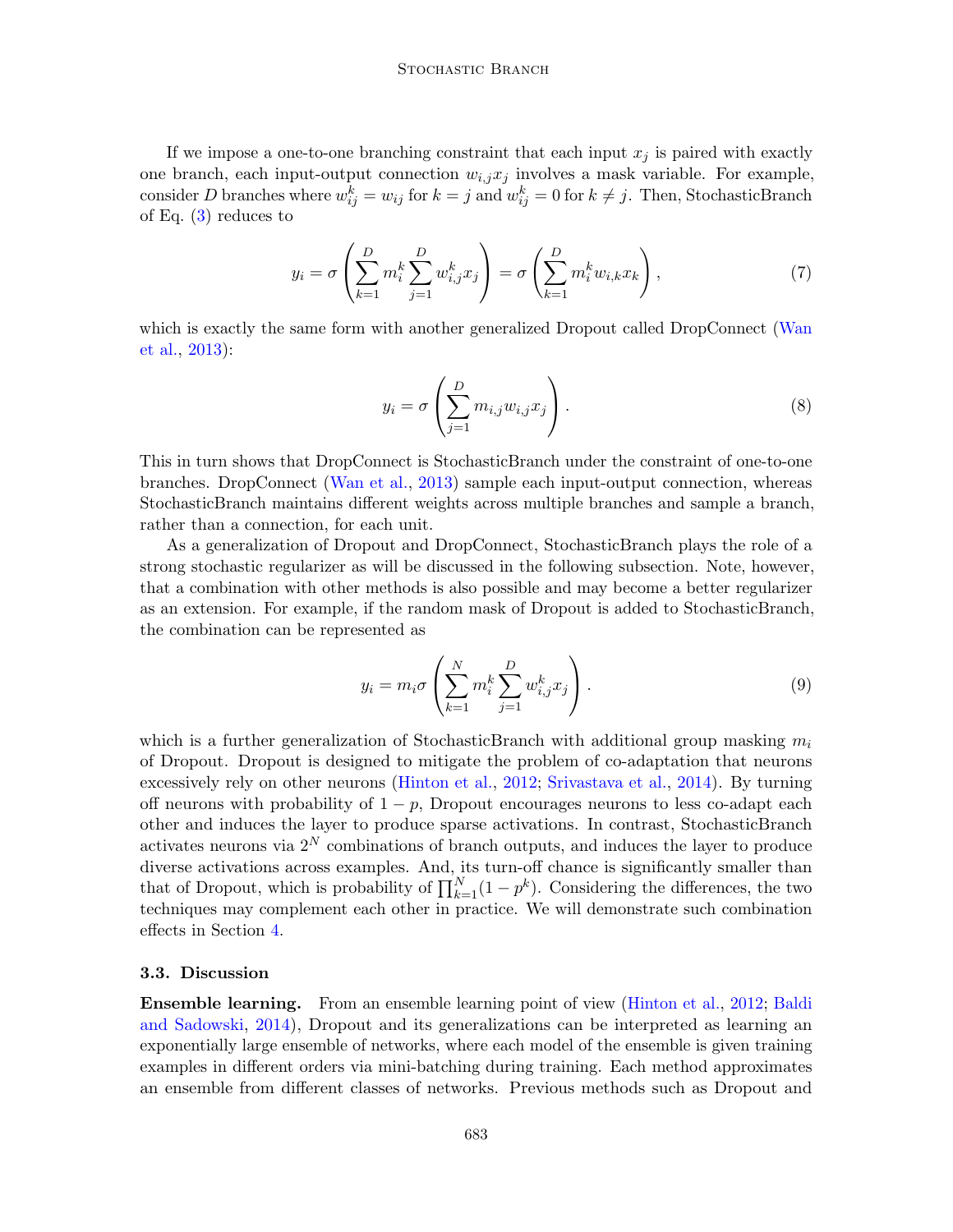DropConnect draw such models only within the original neural network. For example, Dropout approximates geometric ensemble averaging of  $2^{\hat{D}}$  models [\(Baldi and Sadowski,](#page-13-2) [2014\)](#page-13-2) where  $\hat{D}$  denotes the number of units with Dropout. In contrast, StochasticBranch draws models from a richer class of networks augmented by branching so that the models in the ensemble are parameterized with different weights from distinct combinations of branches. It thus approximates an ensemble of  $2^{\hat{D}N}$  models where  $\hat{D}$  and N is the number of StochasticBranch units and branches, respectively. This rich ensemble with decomposed models allows to explore different regions of the parameter space and may find a diverse set of local optima.

Data augmentation. Dropout can also be seen as an implicit form of sophisticated data augmentation increasing training data coverage [\(Konda et al.,](#page-14-9) [2015\)](#page-14-9), e.g., in case of images, translations, rotations, scaling, etc. Noise induced by a random mask m results in a similar effect of augmenting data x using a set of such transformations  $f \in \mathcal{F}$  so that  $\mathbf{m} \odot \sigma(\mathbf{W}\mathbf{x}) \approx \sigma(\mathbf{W}f(\mathbf{x}))$  in the case of a single layer model. Here, a model in the Dropout ensemble can correspond to a transformation  $f$  for data augmentation. In this perspective, StochasticBranch creates a larger set of fine-grained transformations by decomposing transformations of Dropout, resulting in an effect of richer data augmentation.

Batch normalization. It has been widely known that Dropout and Batch Normalization are in disharmony each other in using them together. A recent research [\(Li et al.,](#page-14-10) [2018\)](#page-14-10) shows that a cause of the disharmony is a variance shift of activations in Dropout between training and testing, and suggests to reduce the variance shift by placing Batch Normalization before random noise injection of Dropout. For the same reason, when Batch Normalization is used together with StochasticBranch, we place Batch Normalization before noise injection of StochasticBranch. Compared to Dropout, we observe that StochasticBranch has a lower variance shift, thus being more compatible with Batch Normalization. The corresponding experiments are reported in Section [4.1.](#page-7-1)

Maxout. Maxout networks [\(Goodfellow et al.,](#page-14-8) [2013\)](#page-14-8) also have a similar branching structure where a layer merges outputs of multiple branches. Despite its apparent similarity to StochasticBranch, its goal and structure are significantly different from ours. Maxout is a non-linear activation function by max-pooling that is designed to improve ensemble approximation with stochastic regularizers by model averaging. It can thus also be used together with the proposed stochastic regularizer. Moreover, all branches of Maxout networks need to maintain their parameters even at inference due to the max-pooling operation, whereas multiple branches of StochasticBranch merge back into a single unit at inference.

Time Complexity. SB introduces additional time complexity within only a few layers where SB is applied. Therefore, the increase of overall complexity is not significant in most cases. For instance, the use of SB on ResNet-110 in our experiments (refer to Table [4\)](#page-11-0) increases only 3.62% of time complexity ( 2.48G vs. 2.57G flops). Note that SB increases time complexity only during training while the inference complexity remains the same as ordinary networks.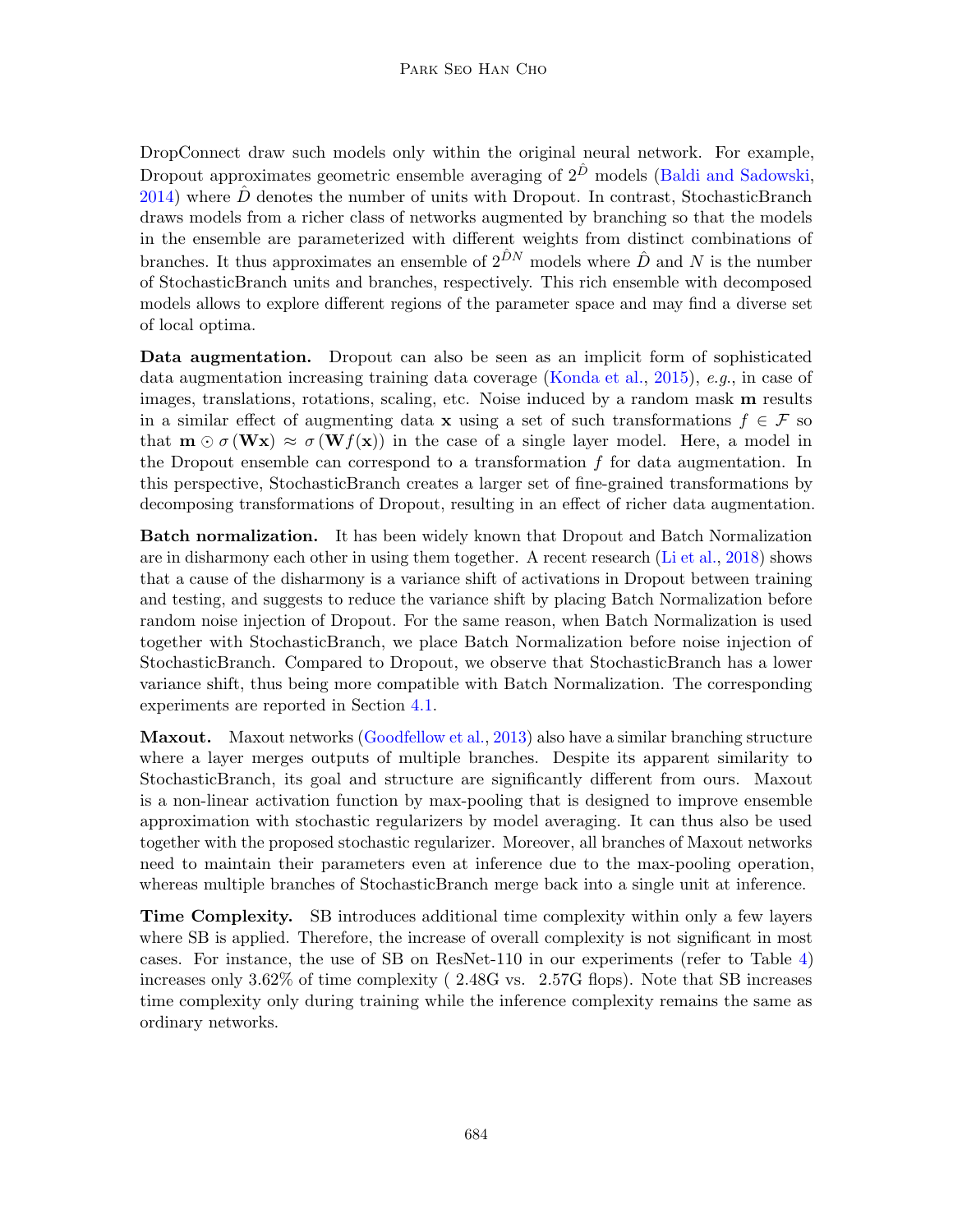|                 | MNIST (Error/stdev)    |               |             | FMNIST (Error/stdev) |              |               |
|-----------------|------------------------|---------------|-------------|----------------------|--------------|---------------|
|                 | MLP3                   | MLP5          | <b>CNN</b>  | MLP3                 | MLP5         | <b>CNN</b>    |
| <b>Baseline</b> | 1.79 / 0.06            | 1.95/0.11     | 0.88 / 0.02 | 10.08 / 0.16         | 10.12 / 0.16 | 8.34 / 0.15   |
| $+DO$           | 1.46/0.03              | 1.72 / 0.07   | 0.68 / 0.03 | 9.44 / 0.05          | 9.96 / 0.19  | 7.65 / 0.17   |
| $+BN$           | 1.54 / 0.06            | 1.58 / 0.06   | 0.74/0.05   | 10.04 / 0.20         | 9.68 / 0.16  | 9.65 / 0.13   |
| $+DO+BN$        | 1.42 / 0.05            | 1.42 / 0.04   | 0.74/0.05   | 9.37 / 0.12          | 9.55 / 0.18  | 9.05 / 0.13   |
| $+SB$           | 1.47/0.03              | 1.55 / 0.05   | 0.73 / 0.04 | 9.60 / 0.14          | 9.64 / 0.03  | 8.04 / 0.17   |
| $+SB+DO$        | 1.30 / 0.02            | 1.34/0.03     | 0.63 / 0.03 | 9.18 / 0.08          | 9.52 / 0.04  | 7.66 / 0.06   |
| $+SB+BN$        | $\mathbf{1.25}$ / 0.03 | $1.19$ / 0.02 | 0.45/0.03   | 9.25 / 0.09          | 9.19 / 0.16  | $7.36$ / 0.20 |

<span id="page-7-2"></span>Table 1: Averaged classification error [%] and standard deviation on MNIST and FMNIST with five runs.

# <span id="page-7-0"></span>4. Experiments

We evaluate StochasticBranch on multiple image classification benchmarks. In the experiments, our method (SB) is compared with two of the most popular regularization methods: Dropout (DO) and Batch Normalization (BN). We set the drop rates of SB and DO to 0.5, and use 10 branches  $(N = 10)$  unless specified otherwise.

# <span id="page-7-1"></span>4.1. MNIST and Fashion-MNIST

We first conduct a set of experiments on MNIST [\(LeCun et al.,](#page-14-11) [1998\)](#page-14-11) and Fashoin-MNIST (FMNIST) [\(Xiao et al.,](#page-15-10) [2017\)](#page-15-10). Both benchmarks consist of  $28 \times 28$  grayscale images with 10 class labels. MNIST classes represent digits between 0 and 9, whereas FMNIST classes correspond to fashion items. In both benchmarks, training and test sets contain 60,000 and 10,000 examples, respectively. We test our method on multi-layer perceptrons (MLP) and convolutional neural networks (CNN). We implement two MLPs with 3 and 5 layers (MLP3 and MLP5) where each intermediate layer has 1,024 hidden units. CNN consists of two convolution (conv) layers with  $5 \times 5$  kernels and two fc layers. The output channels of the first and second conv layers are set as 32 and 64, respectively, while the number of hidden activations of the first  $f c$  layer is 1,024. In every network, we use ReLU function for intermediate activations. We train the three models without any regularization techniques as our baselines to reveal the improvements by regularization methods. SB is applied to every layer of MLP3 and CNN. For MLP5, we apply the technique to the first, third and fifth layers. BN is applied to pre-activations of every layer and DO is placed in between every successive fc layers.

Table [1](#page-7-2) summarizes classification errors of the models with different regularization techniques on MNIST and FMNIST, where all results are obtained by averaging the errors of five independent runs. The proposed method reduces the baseline errors in all settings comparable to or often better than other techniques. Notably, our regularizer further reduces the errors when combined with other regularizers, achieving the largest error reductions in all settings. Interestingly, Table [1](#page-7-2) reveals that the error reduction of SB with BN is significantly larger than that of DO with BN. This is because SB has a lower variance shift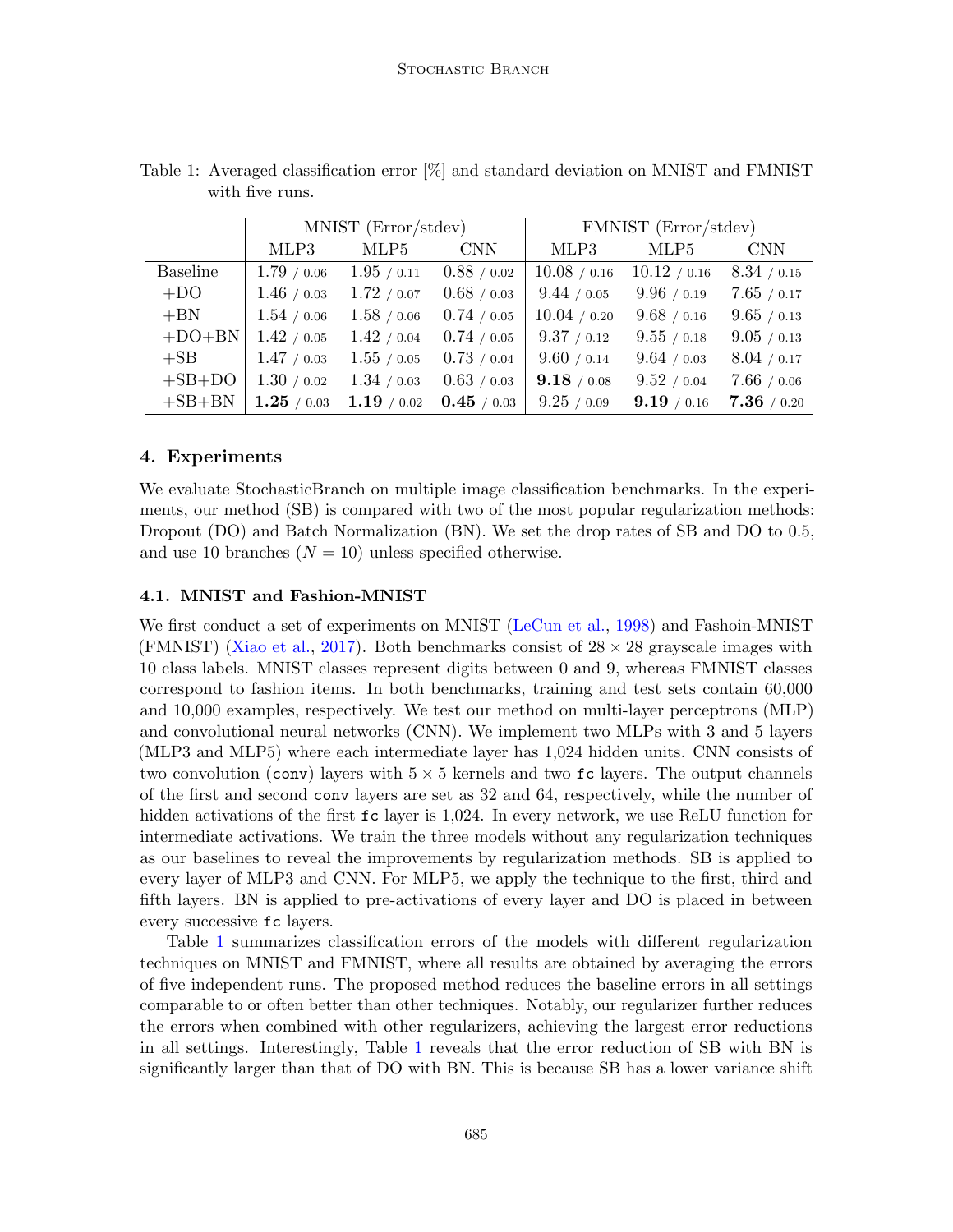

<span id="page-8-0"></span>Figure 2: Histogram of variance shift ratio of activation after Dropout and StochasticBranch.

compared to DO. To quantify variance shifts of SB and DO, we measure variance shift ratio (VSR),which is given by

$$
VSR = \frac{VAR(y) - VAR(y^*)}{VAR(y)}
$$
\n(10)

where  $VAR(y)$  and  $VAR(y^*)$  represent the activation variances for each neuron at training and test time, respectively.

Note that the ratio of 0 is the ideal case where there is no variance shift. Figure [2](#page-8-0) presents VSR distribution of hidden activations of MLP3 on MNIST test set. The figure clearly shows that activations of SB has lower variance shifts than DO. In average, SB has VSR of 0.21 while DO shows that of 0.62.

In addition, we conduct experiments with Maxout to show that it is distinct from and complementary to StochasticBranch as discussed in Section [3.3.](#page-5-0) We test DO and SB models of MLP3 with Maxout on MNIST by replacing the non-linearity function of the stochastic layers. The use of Maxout further reduces the classification error by 0.04% and 0.14% for DO and SB, respectively. Note that the additional error reduction by Maxout is larger with SB than with DO.

Figure [3](#page-9-0) shows the effects of SB, DO, and SB+DO in terms of activation statistics on MNIST test set. The statistics are measured with the activations at the second fc layer of MLP3. We present two histograms for each method: (1) histogram of mean activation of each neuron and (2) histogram of the number of active neurons for each image. A neuron with zero mean activation is a dead neuron, and an image with a small number of active neurons corresponds to a case with sparse representations. Note that if the weights of a neuron converge to a point where its preactivation is severely biased to a negative value, the neuron may become near-dead and almost never activates [\(Maas et al.,](#page-15-11) [2013\)](#page-15-11). The comparison between the baseline (Figure [3a](#page-9-0)) and DO (Figure [3b](#page-9-0)) shows that DO reduces near-dead neurons as well as excessively-active neurons, and also induces sparse activations. The similar effects have been observed in the work of [\(Srivastava et al.,](#page-15-9) [2014\)](#page-15-9). Interestingly, Figure [3c](#page-9-0) shows that SB is significantly more effective in reducing near-dead neurons than DO. Since the process of stochastic branching generates exponentially many weight combinations, some combinations without negative bias may allow dead neurons to activate again by receiving the gradient during training. Note that dead-neurons with ReLU is not able to be active again in both the baseline and DO since the dead-neurons never receive the gradient signal during training. As a side effect, the input features become denser as indicated by a large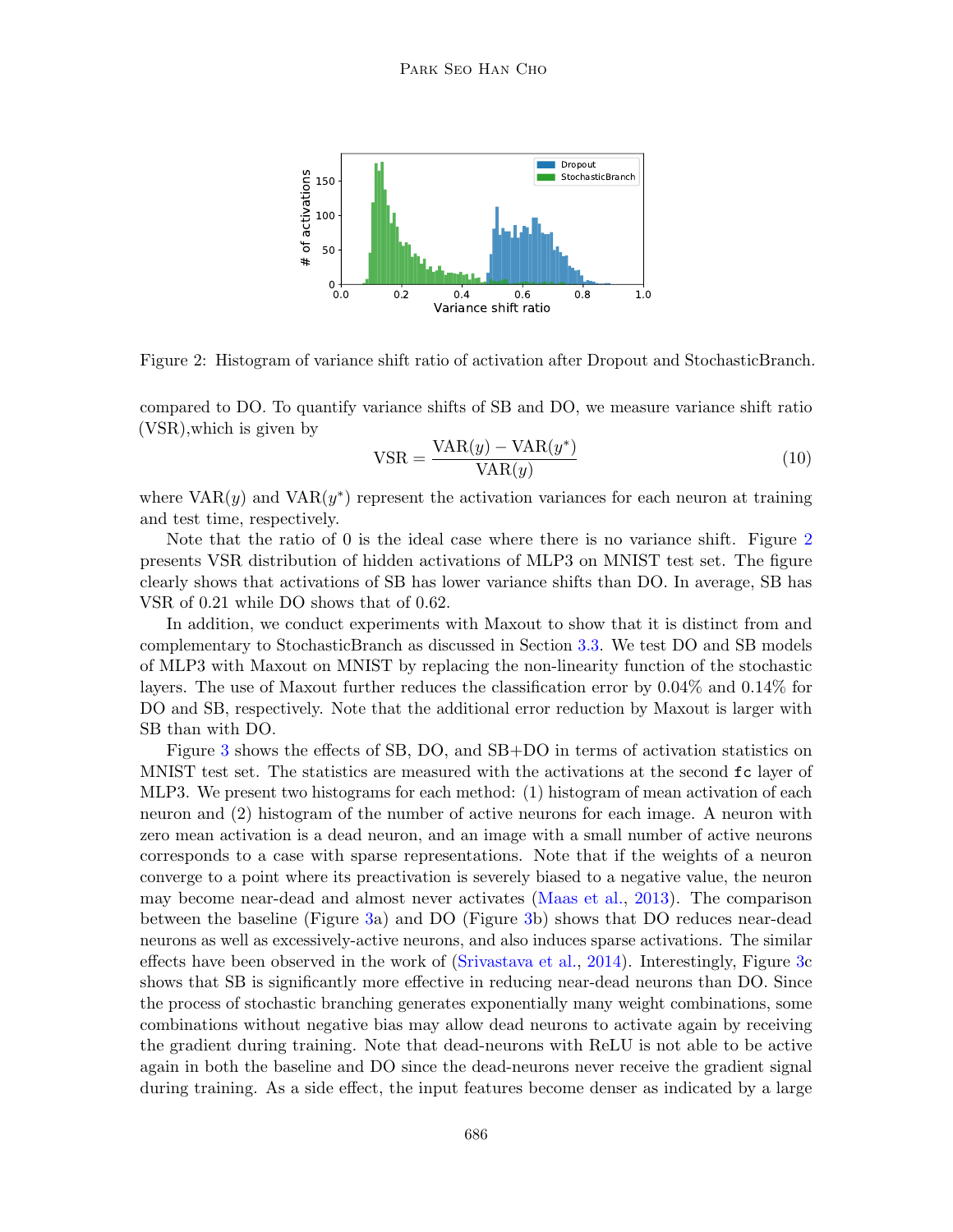

<span id="page-9-0"></span>Figure 3: Effects of StochasticBranch, Dropout, and StochasticBranch+Dropout on MNIST test set. We present two histograms for each model: (left) the number of neurons vs. the mean activation value of the neuron over all images, (right) the number of images vs. the number of active neurons per image. Note that a neuron with mean activation value 0 is a dead neuron, and also that an image with a small number of active neurons means a case with sparse activations.

number of active neurons per image. Due to these two different aspects (DO encouraging sparse representation and SB focusing more on reducing dead neurons), SB and DO may be complementary with each other. Figure [3d](#page-9-0) demonstrates that the combination of SB+DO lowers the number of active neurons per image and retains sparse activations while reducing near-dead neurons.

Figure [4](#page-10-0) shows average cosine similarity of weight vectors between different branches, which is measured over epochs. For this experiment, we train three instances of MLP5 with different number of hidden units (64, 256, 1,024) applying SB to all layers. We observe significantly low cosine similarities between weights of branches in Figure [4a](#page-10-0); this confirms that the branches of SB learn distinctive patterns and are capable of exploring various regions of the parameter space. As we decrease the number of hidden units in the layers as in Figure [4b](#page-10-0) and [4c](#page-10-0), the branches become more similar because it is difficult to decompose a pattern with a small number of output units into diverse yet useful patterns. The redundant patterns across branches in these small networks bring lower regularization performance, resulting in relatively smaller gains. For example, the accuracy gain (0.17%) of the model with 64 activations is smaller than those (0.64% and 0.35%) of the models with 1024 and 256 activations. This implies that SB may perform better in layers with more output neurons. Another observation is that the average similarity between branches tends to decrease when SB is applied to deeper layers. The branches at the last layer ( $f c5$ ) have particularly high similarity in all three settings since the last layer has only 10 output units corresponding to the number of classes.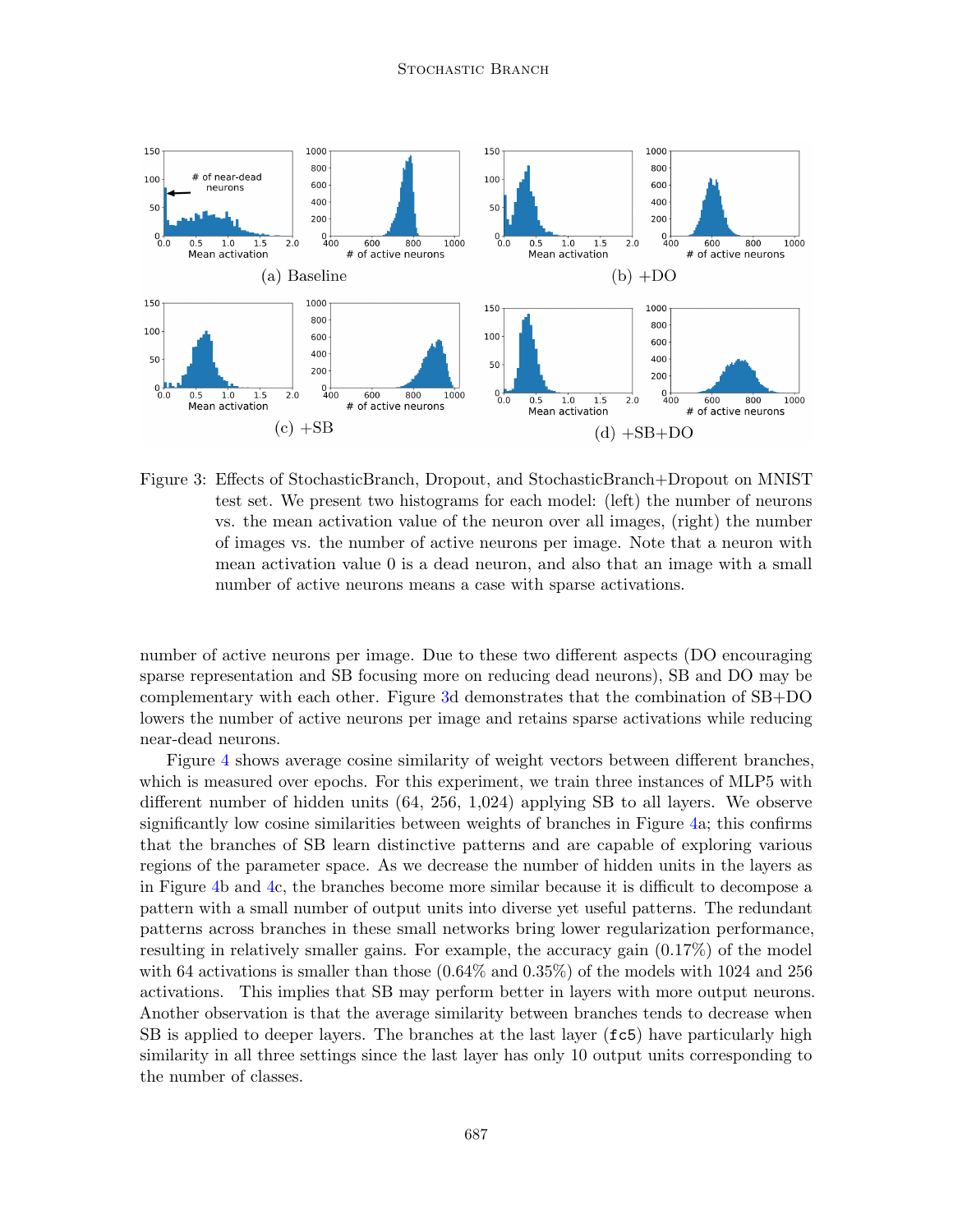

<span id="page-10-0"></span>Figure 4: (a-c) Average pairwise cosine similarity between branches varying number of hidden units in the network. Cosine similarity of weight vectors for an activation in different branches is measured and averaged. We measure the similarity from every layer and observe the difference at different layers.

#### 4.2. CIFAR-10 and CIFAR-100

To validate the proposed method on more realistic settings, we conduct more experiments on CIFAR-10 and CIFAR-100 [\(Krizhevsky and Hinton,](#page-14-12) [2009\)](#page-14-12), which contain  $32 \times 32$  images with 10 and 100 object classes, respectively. The sizes of training and test split are 50,000 and 10,000. For experiments on CIFAR-10, we build a custom CNN that consists of two  $5 \times 5$ conv, one maxpool, two  $5 \times 5$  conv, one maxpool, and two  $\texttt{fc}$  layers. In this experiment, SB and DO are applied to  $\epsilon$  layers. BN is applied to all conv layers as well as  $\epsilon$  layers, which produces a larger performance gain of BN. Table [2](#page-11-1) summarizes the classification errors of the models on CIFAR-10, which show the similar tendency as on MNIST and FMNIST. To study the effect of varying the number of branches, we also train another set of networks whose the first fc layers are replaced by SB layers with 2, 4 or 8 branches.

We plot the curves of training loss and the test accuracy in Figure [5a](#page-12-0) and [5b](#page-12-0), respectively. While SB injects stochastic noises diversifying hidden units, we notice that more branches help the network converge better compared to SB with fewer branches. More branches create a richer ensemble of SB during training to better exploration of the parameter space, resulting in a higher chance to converge faster.

To show the richer data augmentation effect of SB discussed in Section [3.3,](#page-5-0) we conduct additional experiments on CIFAR-10 with fewer training examples. We train models with 1% of randomly sampled training examples for each class. Table [3](#page-11-2) shows the classification errors in this setting. As shown in Table [3,](#page-11-2) SB reduces the error more significantly than DO does where the relative error reduction of DO is 1.7% whereas that of SB and SB+DO are 7.5% and 9.0%, respectively. These results imply that SB has a stronger data augmentation effect compared to DO.

For CIFAR-100, we train two advanced convolutional neural network architectures, ResNet-110 [\(He et al.,](#page-14-13) [2016\)](#page-14-13) and MobileNetV2 [\(Sandler et al.,](#page-15-12) [2018\)](#page-15-12). For ResNet-110, both DO and SB are applied on the third conv layer of the last bottleneck block. For MobileNetV2, both DO and SB are applied on the depthwise conv layer of the last two inverted residual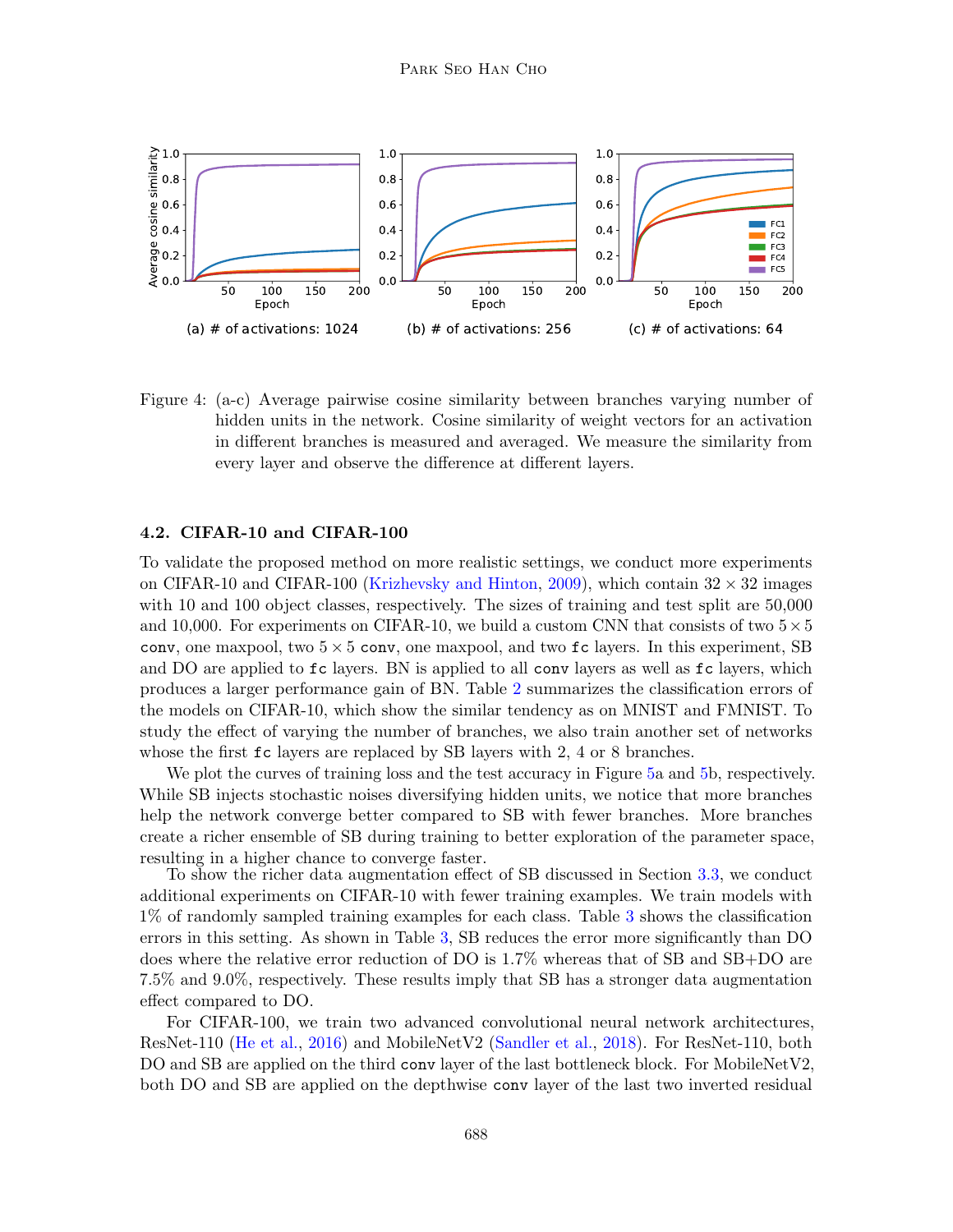|                 | Error/stdev  |
|-----------------|--------------|
| <b>Baseline</b> | 14.53 / 0.14 |
| $+DO$           | 13.92 / 0.23 |
| $+BN$           | 11.99 / 0.22 |
| $+DO+BN$        | 12.00 / 0.08 |
| $+SB$           | 13.84 / 0.14 |
| $+SB+DO$        | 13.82 / 0.24 |
| $+SB+BN$        | 11.83 / 0.29 |

<span id="page-11-1"></span>Table 2: Classification errors of models with different regularization techniques on CIFAR-10.

Table 3: Classification error [%] on CIFAR-10 with 1% of training images.

<span id="page-11-2"></span>

|                               |  | $\vert$ Baseline +DO +SB +SB+DO |
|-------------------------------|--|---------------------------------|
| Error 60.68 59.63 56.14 55.24 |  |                                 |

blocks. The results are summarized in Table [4.](#page-11-0) While DO performs similarly to the baseline, SB outperforms these models in both networks. These results show the effectiveness of SB in conv layers. It is worth noting that SB is more effective for layers with a large number of channels or a large kernel size. It is the reason why SB is used to the conv layers in the last blocks in these experiments.

## 4.3. PASCAL VOC

In following experiments, we apply SB to pretrained networks . To apply SB on a pretrained layer, We initialize the weight matrix of the branches by  $W^k = \frac{1}{Np^k}W$  where W is the pretrained weight matrix. Note that although the weight matrices  $W^k$  are initialized by scaling the same pretrained weights  $W$ , the stochastic branch layer is still capable of regularizing the network since each branch observes different training samples, and in consequence, the weight vectors of different branches become dissimilar with each other.

We conduct experiments on multiple tasks using PASCAL VOC [\(Everingham et al.,](#page-13-3) [2010\)](#page-13-3) benchmarks: multi-label object classification, object detection, and semantic segmentation.

<span id="page-11-0"></span>Table 4: Classification error  $[\%]$  on CIFAR-100 tested with ResNet-110 and MobileNetV2 with single fc layer. We apply regularization techniques on conv layers.

|                        | Error/stdev  |
|------------------------|--------------|
| ResNet-110 (Baseline)  | 24.29 / 0.19 |
| $ResNet-110 + DO$      | 24.28 / 0.97 |
| $ResNet-110 + SB$      | 23.41 / 0.34 |
| MobileNetV2 (Baseline) | 27.82 / 0.39 |
| MobileNetV2 + $DO$     | 27.63 / 0.25 |
| $MobileNetV2 + SB$     | 27.16 / 0.32 |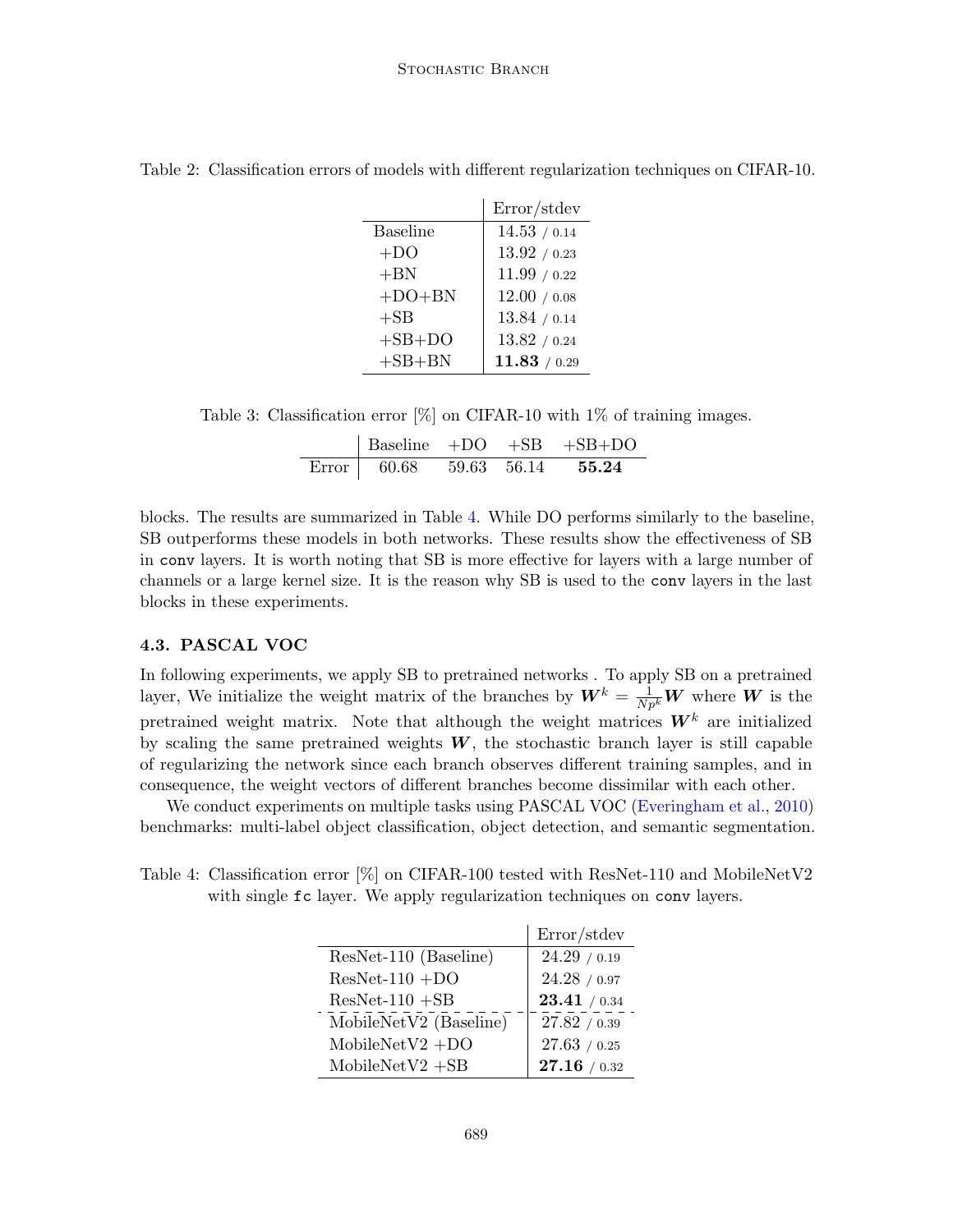

<span id="page-12-0"></span>Figure 5: Results on CIFAR-10: (a) Training loss curves and (b) test accuracy curves of models with different number of branches in SB layer. For clearance, we smooth test accuracy curves with window size of 5.

<span id="page-12-1"></span>

| Table 5: Mean average precision $[\%]$ of classification on PASCAL VOC 2012 validation and |  |  |  |  |  |
|--------------------------------------------------------------------------------------------|--|--|--|--|--|
| test sets.                                                                                 |  |  |  |  |  |

|                 | Validation mAP/stdev | Test mAP |
|-----------------|----------------------|----------|
| <b>Baseline</b> | 84.47 / 0.09         | 84.27    |
| $+DO$           | 85.54 / 0.11         | 85.38    |
| $+SB$           | 86.19 / 0.02         | 86.04    |
| $+SB+DO$        | 86.50 / 0.03         | 86.36    |

For evaluation metrics, mean average precision (mAP) is used for classification and detection while mean intersection over union (mIoU) is for semantic segmentation. For all the tasks, ImageNet-pretrained VGG-16 [\(Simonyan and Zisserman,](#page-15-13) [2014\)](#page-15-13) are used as our backbone networks, and SB is applied to  $f \circ \bar{c}$  and DO is placed after the non-linear activations of  $f \circ \bar{c}$ and fc7.

For object classification, we finetune the pretrained network on the training set after replacing the classification layer  $({\bf fc8})$  to match the number of classes in PASCAL VOC; the trained models are evaluated on both validation and test sets. Table [5](#page-12-1) shows mAPs of the multi-label classification models on PASCAL VOC 2012. As seen in other experiments where we train networks from scratch, our method effectively improves the baseline performance by regularizing the network even though the weight vectors of branches are equally initialized.

For object detection and semantic segmentation tasks, which require are more complex and structured prediction, we use Faster-RCNN [\(Ren et al.,](#page-15-14) [2015\)](#page-15-14) and FCN-32S [\(Long](#page-15-15) [et al.,](#page-15-15) [2015\)](#page-15-15), respectively, as the original architectures are equipped with DO as a regularizer. Table [6](#page-13-4) shows mAPs of the object detection models that are trained using training and validation sets of PASCAL VOC 2007 and evaluated on test set. SB effectively regularizes the object detection network and outperforms both baseline and DO. Note that Faster-RCNN architecture not only predicts class labels but also regresses bounding boxes. Table [7](#page-13-5) presents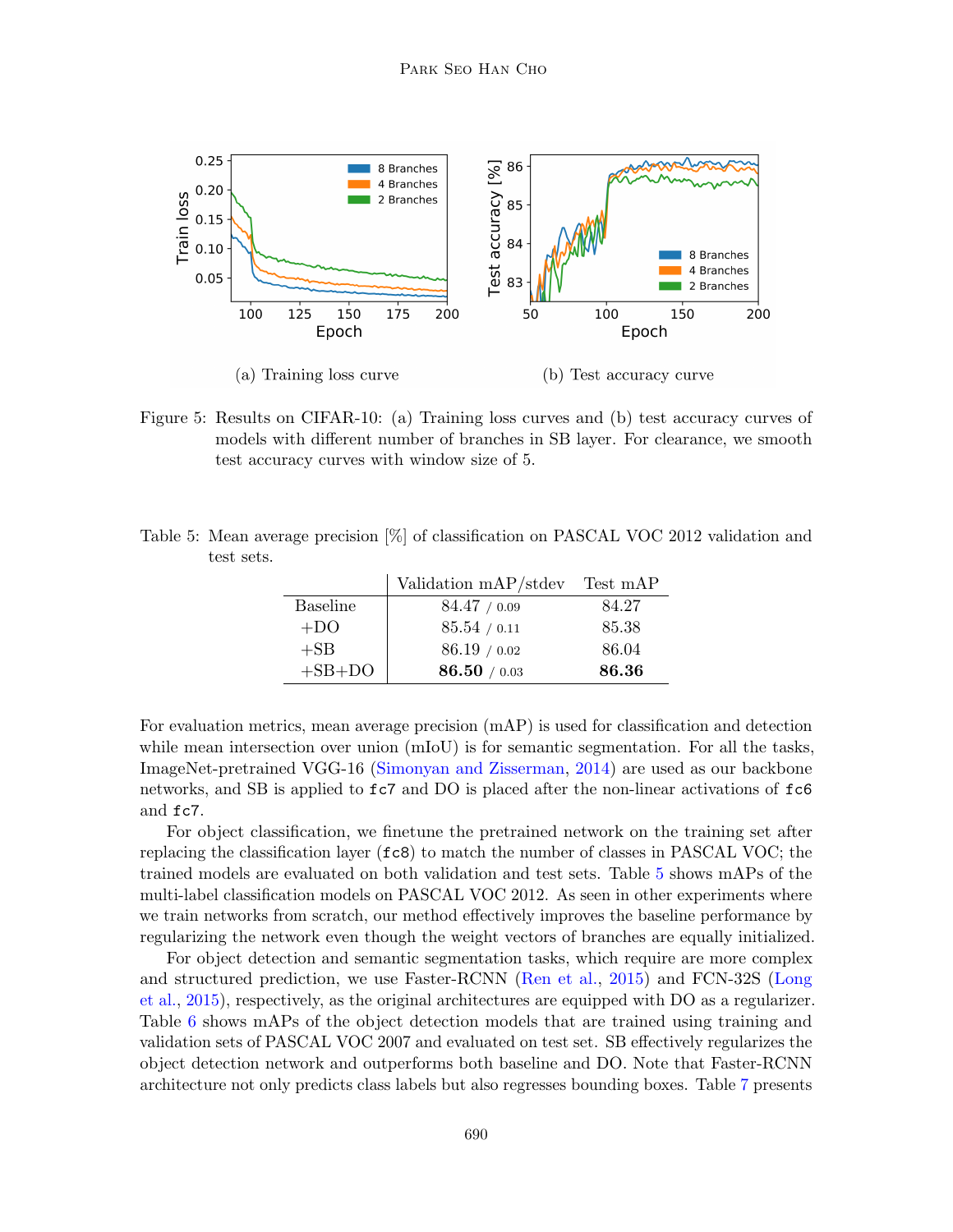<span id="page-13-4"></span>Table 6: Mean average precision [%] of object detection on PASCAL VOC 2007 test set.

$$
\begin{array}{c|cc}\n & \text{Baseline} & +\text{DO} & +\text{SB} \\
\hline\n\text{mAP} & 70.17 & 70.36 & \textbf{71.41}\n\end{array}
$$

<span id="page-13-5"></span>Table 7: Mean intersection over union [%] of semantic segmentation on PASCAL VOC 2011 validation set.

|      | Baseline $+DO$ |             |
|------|----------------|-------------|
| mIoU | 62.72          | 62.84 63.34 |

the results of PASCAL VOC semantic segmentation task. It also shows that SB is also effective for semantic segmentation resulting in an improved mIoU.

# 5. Conclusion

In this paper, we proposed a novel regularization technique called StochasticBranch, which is a generalization of Dropout. During training, the proposed method factorizes a single layer into multiple branches and sums up the outputs of the branches after random masking by binary noises. At inference time, the multiple branches are merged back into a single layer. We investigated that the proposed method regularizes the various neural networks on multiple benchmarks successfully and achieves significant improvement over the baseline performances. Moreover, a set of experimental results show that our method can be applied with other commonly used regularizers such as Dropout or batch normalization achieving even further performance improvement.

## Acknowledgments

This work is supported by Samsung Advanced Institute of Technology and by Basic Science Research Program (NRF-2017R1E1A1A01077999) through the National Research Foundation of Korea (NRF) funded by the Ministry of Science, ICT.

## References

- <span id="page-13-0"></span>Jimmy Ba and Brendan Frey. Adaptive dropout for training deep neural networks. In Advances in Neural Information Processing Systems, pages 3084–3092, 2013.
- <span id="page-13-2"></span>Pierre Baldi and Peter Sadowski. The dropout learning algorithm. Artificial intelligence, 210:78–122, 2014.
- <span id="page-13-1"></span>Samuel Rota Bulò, Lorenzo Porzi, and Peter Kontschieder. Dropout distillation. In International Conference on Machine Learning, pages 99–107, 2016.
- <span id="page-13-3"></span>M. Everingham, L. Van Gool, C. K. I. Williams, J. Winn, and A. Zisserman. The pascal visual object classes (voc) challenge. International Journal of Computer Vision, 88(2): 303–338, June 2010.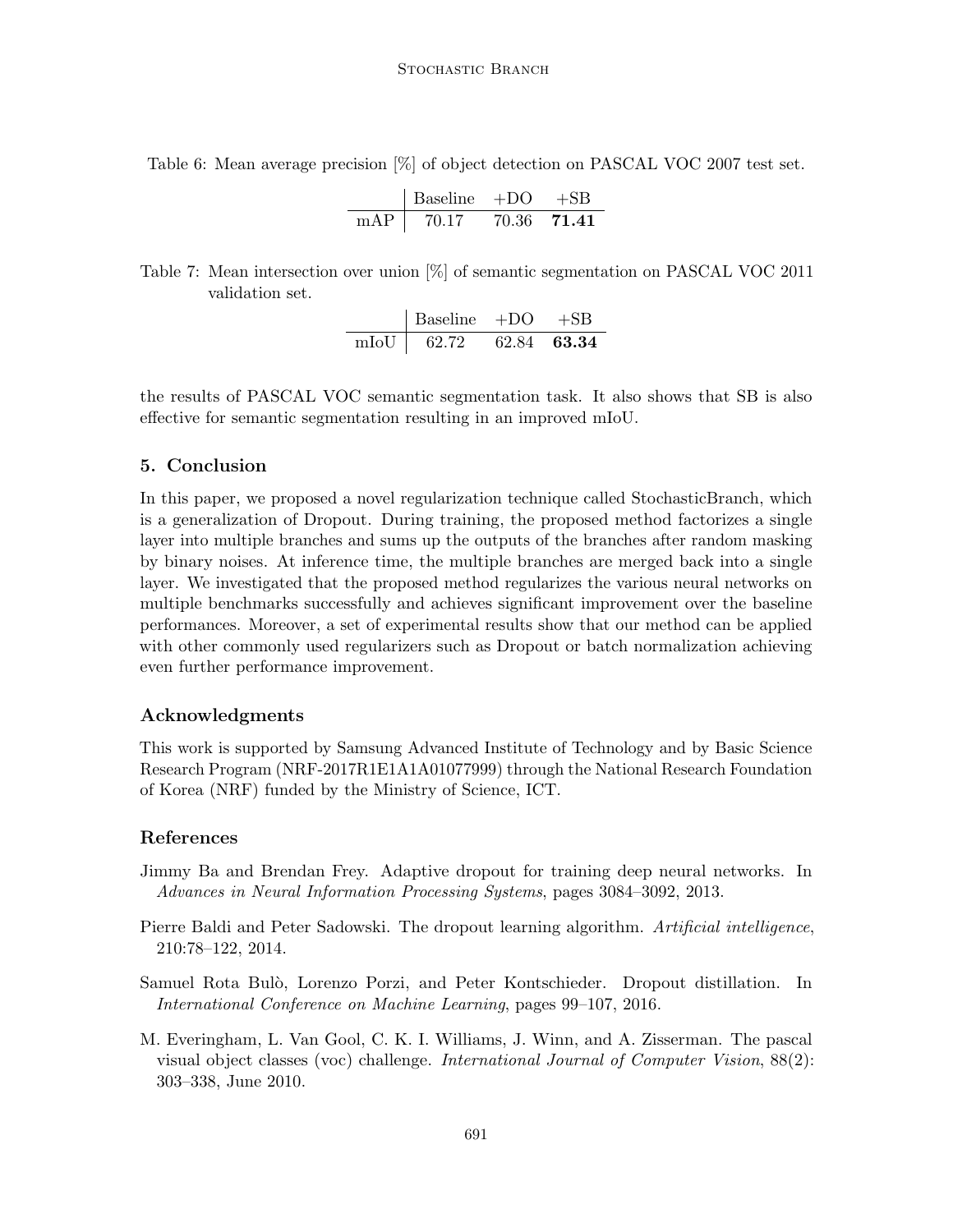- <span id="page-14-5"></span>Yarin Gal and Zoubin Ghahramani. Dropout as a bayesian approximation: Representing model uncertainty in deep learning. In international conference on machine learning, pages 1050–1059, 2016.
- <span id="page-14-8"></span>Ian J Goodfellow, David Warde-Farley, Mehdi Mirza, Aaron Courville, and Yoshua Bengio. Maxout networks. arXiv preprint arXiv:1302.4389, 2013.
- <span id="page-14-7"></span>Bohyung Han, Jack Sim, and Hartwig Adam. Branchout: Regularization for online ensemble tracking with convolutional neural networks. In Proceedings of IEEE International Conference on Computer Vision, pages 2217–2224, 2017.
- <span id="page-14-13"></span>Kaiming He, Xiangyu Zhang, Shaoqing Ren, and Jian Sun. Deep residual learning for image recognition. In Proceedings of the IEEE conference on computer vision and pattern recognition, pages 770–778, 2016.
- <span id="page-14-0"></span>Geoffrey E Hinton, Nitish Srivastava, Alex Krizhevsky, Ilya Sutskever, and Ruslan R Salakhutdinov. Improving neural networks by preventing co-adaptation of feature detectors. arXiv preprint arXiv:1207.0580, 2012.
- <span id="page-14-1"></span>Gao Huang, Yu Sun, Zhuang Liu, Daniel Sedra, and Kilian Q Weinberger. Deep networks with stochastic depth. In European Conference on Computer Vision, pages 646–661. Springer, 2016.
- <span id="page-14-2"></span>Sergey Ioffe and Christian Szegedy. Batch normalization: Accelerating deep network training by reducing internal covariate shift. In Proceedings of the 32Nd International Conference on International Conference on Machine Learning - Volume 37, pages 448–456. JMLR.org, 2015.
- <span id="page-14-4"></span>Guoliang Kang, Jun Li, and Dacheng Tao. Shakeout: A new regularized deep neural network training scheme. In  $AAAI$ , pages 1751–1757, 2016.
- <span id="page-14-9"></span>Kishore Konda, Xavier Bouthillier, Roland Memisevic, and Pascal Vincent. Dropout as data augmentation. stat, 1050:29, 2015.
- <span id="page-14-12"></span>Alex Krizhevsky and Geoffrey Hinton. Learning multiple layers of features from tiny images. Technical report, Citeseer, 2009.
- <span id="page-14-3"></span>Anders Krogh and John A. Hertz. A simple weight decay can improve generalization. In J. E. Moody, S. J. Hanson, and R. P. Lippmann, editors, Advances in Neural Information Processing Systems 4, pages 950–957. Morgan-Kaufmann, 1992.
- <span id="page-14-11"></span>Yann LeCun, Léon Bottou, Yoshua Bengio, and Patrick Haffner. Gradient-based learning applied to document recognition. Proceedings of the IEEE, 86(11):2278–2324, 1998.
- <span id="page-14-6"></span>Stefan Lee, Senthil Purushwalkam, Michael Cogswell, David Crandall, and Dhruv Batra. Why m heads are better than one: Training a diverse ensemble of deep networks.  $arXiv$ preprint arXiv:1511.06314, 2015.
- <span id="page-14-10"></span>Xiang Li, Shuo Chen, Xiaolin Hu, and Jian Yang. Understanding the disharmony between dropout and batch normalization by variance shift.  $arXiv$  preprint  $arXiv:1801.05134$ , 2018.